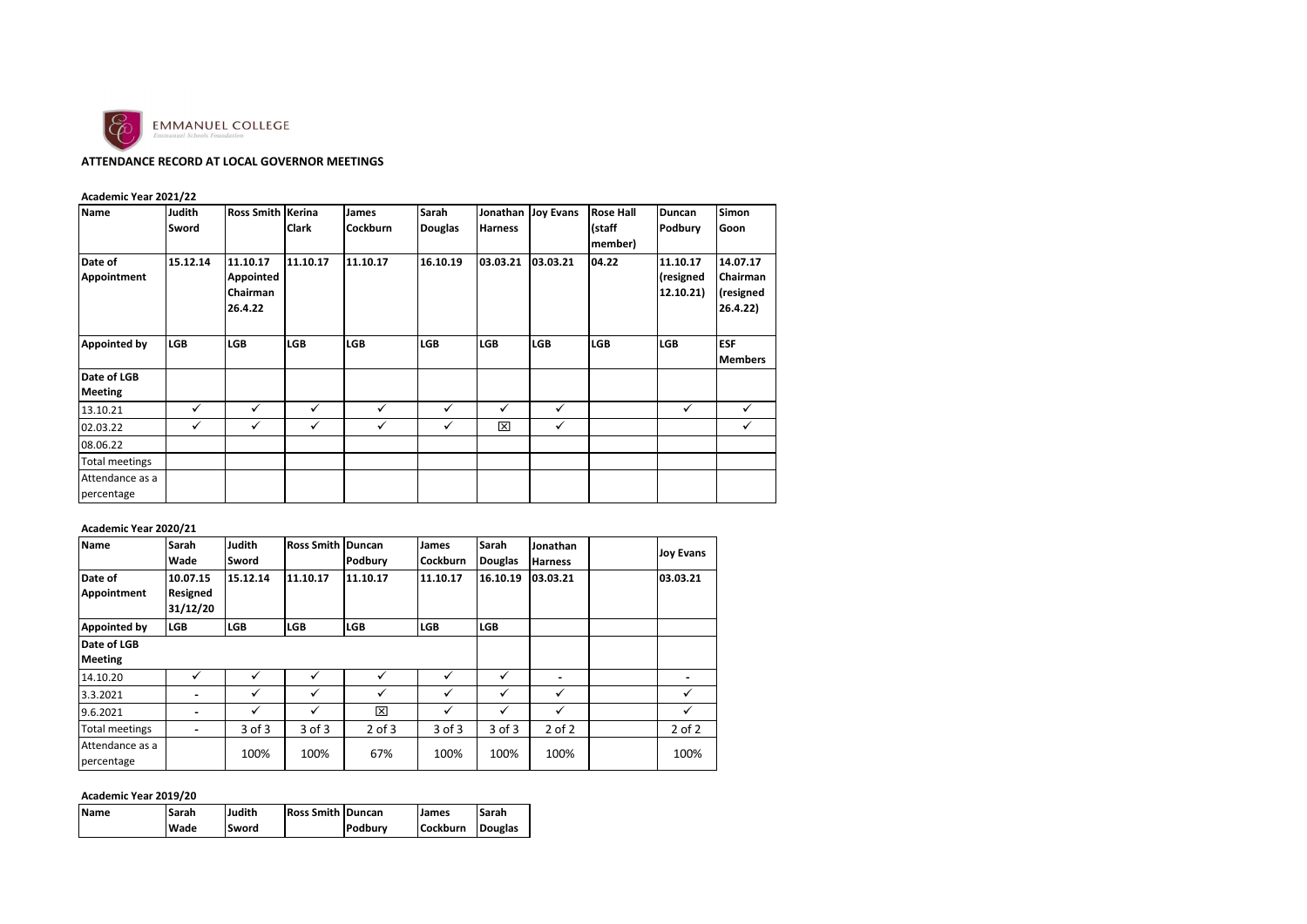| Date of               | 10.07.15   | 15.12.14     | 11.10.17   | 11.10.17     | 11.10.17     | 16.10.19   |
|-----------------------|------------|--------------|------------|--------------|--------------|------------|
| Appointment           |            |              |            |              |              |            |
| <b>Appointed by</b>   | <b>LGB</b> | <b>LGB</b>   | <b>LGB</b> | <b>LGB</b>   | <b>LGB</b>   | <b>LGB</b> |
| Date of LGB           |            |              |            |              |              |            |
| <b>Meeting</b>        |            |              |            |              |              |            |
| 16.10.19              | ✓          | ✓            | ✓          | ✓            | ✓            | ✓          |
| 04.03.20              | ✓          | $\checkmark$ |            | ⊠            | $\checkmark$ |            |
| 22.04.20              |            | ⊠            |            | $\checkmark$ | ⊠            |            |
| 09.06.20              | ⊠          | ✓            |            | ✓            | ✓            | ⊠          |
| <b>Total meetings</b> | 3 of 4     | 3 of 4       | 4 of 4     | 3 of 4       | 3 of 4       | $3$ of $4$ |
| Attendance as a       |            |              |            |              |              |            |
| percentage            | 75%        | 75%          | 100%       | 75%          | 75%          | 75%        |

**Academic Year 2018/19**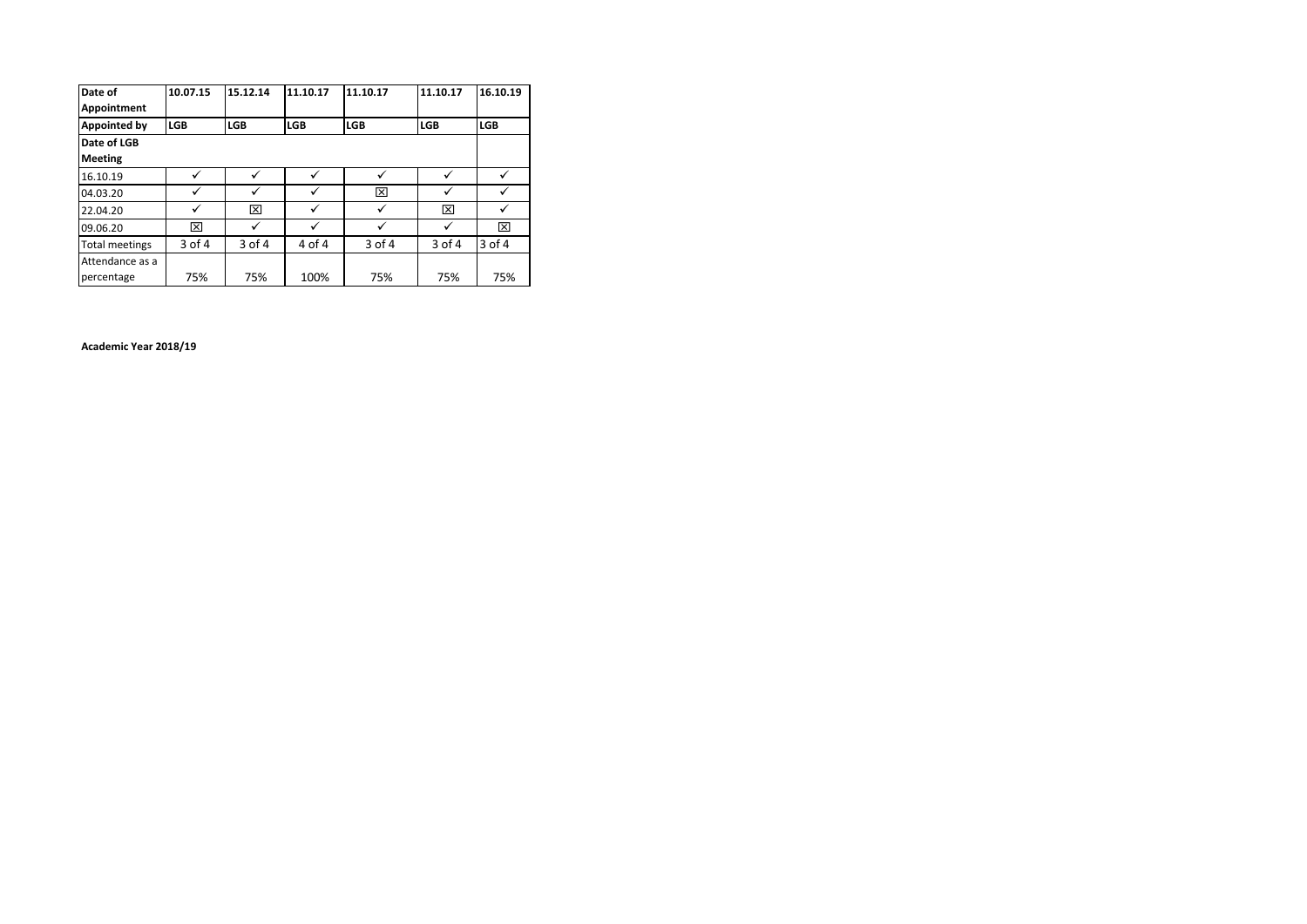| Name                          | Sarah<br>Wade | Judith<br>Sword | <b>Ross Smith</b> | Duncan<br>Podbury | James<br>Cockburn |
|-------------------------------|---------------|-----------------|-------------------|-------------------|-------------------|
| Date of<br>Appointment        | 10.07.15      | 15.12.14        | 11.10.17          | 11.10.17          | 11.10.17          |
| Appointed by                  | <b>LGB</b>    | <b>LGB</b>      | <b>LGB</b>        | <b>LGB</b>        | <b>LGB</b>        |
| Date of LGB                   |               |                 |                   |                   |                   |
| <b>Meeting</b>                |               |                 |                   |                   |                   |
| 10.10.18                      | ✓             |                 | ✓                 | ⊠                 |                   |
| 06.03.19                      | ✓             |                 | ✓                 | ✓                 |                   |
| 22.05.18                      | ⊠             |                 | ✓                 | ✓                 |                   |
| <b>Total meetings</b>         | $2$ of $3$    | $3$ of $3$      | $3$ of $3$        | $2$ of $3$        | $3$ of $3$        |
| Attendance as a<br>percentage | 67%           | 100%            | 100%              | 67%               | 100%              |

#### **Academic Year 2017/18**

| <b>Name</b>                   | Peter Mole Sarah    | Wade         | Judith<br>Sword | <b>Kerina Clark</b> | Duncan<br>Podbury | <b>James</b><br><b>Cockburn</b> | David<br>Longfield   |
|-------------------------------|---------------------|--------------|-----------------|---------------------|-------------------|---------------------------------|----------------------|
| Date of<br>Appointment        | 01.12.08            | 10.07.15     | 15.12.14        | 11.10.17            | 11.10.17          | 11.10.17                        | 15.12.14             |
| Appointed by                  | <b>LGB</b>          | <b>LGB</b>   | <b>LGB</b>      | <b>LGB</b>          | <b>LGB</b>        | <b>LGB</b>                      | <b>LGB</b>           |
| Date of LGB<br><b>Meeting</b> |                     |              |                 |                     |                   |                                 |                      |
| 11.10.17                      | ×                   | ✓            | ✓               | ✓                   | ✓                 | ✓                               | ✓                    |
| 21.02.18                      | ✓                   | $\checkmark$ | ✓               | $\checkmark$        | $\checkmark$      | ✓                               | resigned<br>11.10.17 |
| 16.05.18                      | ⊠                   | ✓            | ✓               | ⊠                   | ✓                 | ⊠                               |                      |
| <b>Total meetings</b>         | $1$ of $3$          | $3$ of $3$   | 3 of 3          | $2$ of $3$          | 3 of 3            | $2$ of $3$                      |                      |
| Attendance as a<br>percentage | 33%                 | 100%         | 100%            | 66%                 | 100%              | 66%                             |                      |
|                               | resigned<br>16.5.18 |              |                 |                     |                   |                                 |                      |

**Paul Merton**

| ᢂ        |
|----------|
| प्रि     |
|          |
|          |
| resigned |
| 28.04.17 |

**Academic Year 2016/17**